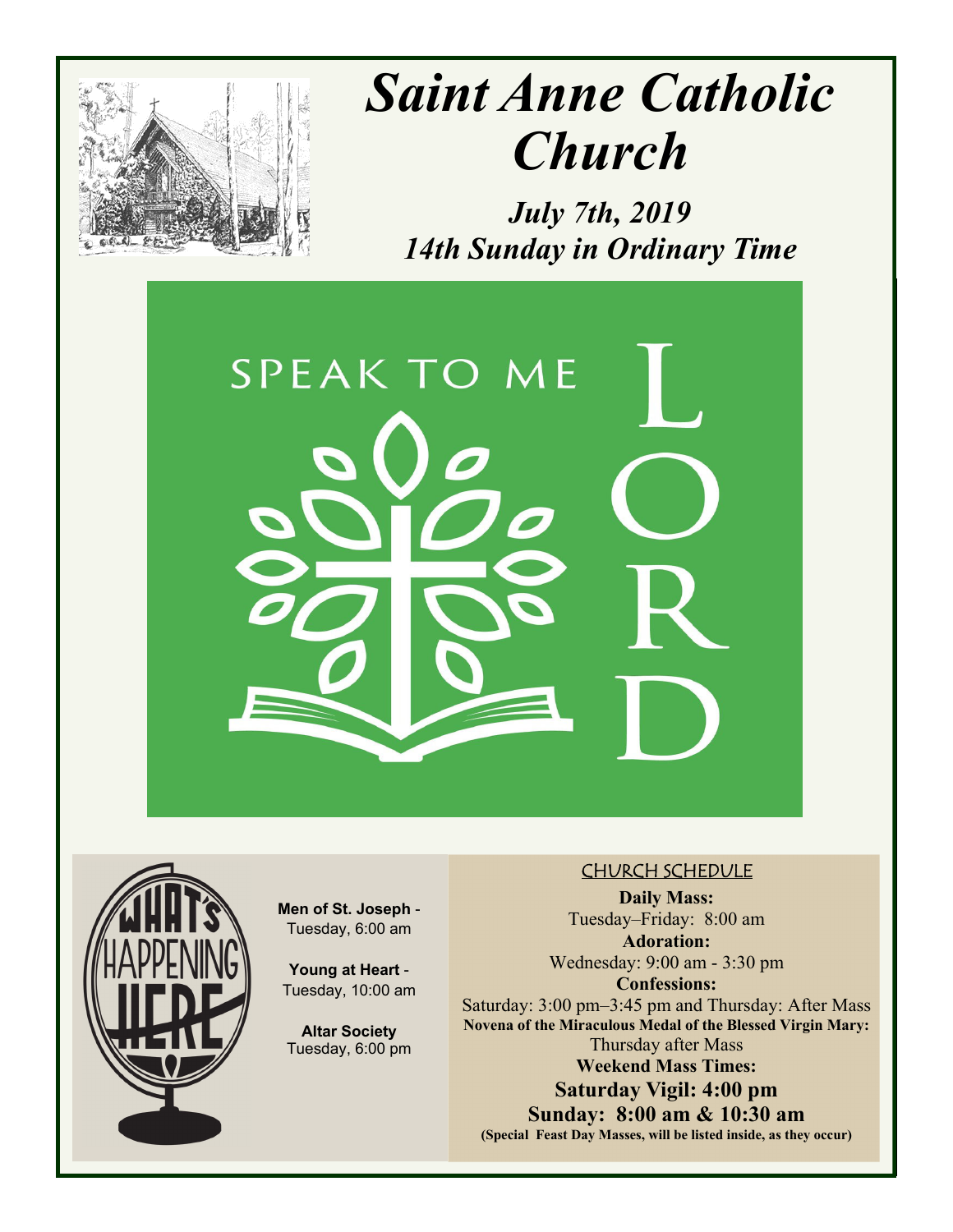#### Welcome to St. Anne's Catholic Church - Bellview **Fr. Chuck Collins, Pastor 5200 Saufley Field Road Pensacola, Florida 32526 Phone: (850) 456-5966 Fax: (888) 734-5151 Email: office@stannebv.org Office Administrator:** Kathy Salamida **kates@stannebv.org RCIA/Religious Ed:** Louise Browne **Maintenance:** Scott Hodge **Custodian:** Ronda Behnke **Office Hours: Tuesday - Friday 9:00 am - 2:00 pm**

**Weddings**: Please contact church office a minimum of 6 months prior to requested Wedding date. **Baptism**: Baptisms are performed between the 8:00 am and 10:30 am Sunday Mass, the **FIRST** Sunday of each month. Please contact church office a minimum of 1 month prior to requested date.

#### READINGS FOR TODAY

**First Reading** —As a mother comforts her child, so will I comfort you (Isaiah 66:10-14c). **Psalm** — Let all the earth cry out to God with joy (Psalm 66).

**Second Reading** — May I never boast except in the cross of our Lord Jesus Christ (Galatians 6:14-18).

**Gospel** — Jesus sends out the seventy-two (Luke 10:1-12, 17-20 [1-9]).



| Mon July 8            | <b>No Mass</b>                                    |
|-----------------------|---------------------------------------------------|
| Tues July 9, 8:00 am  | + Floyd Peralta<br>by Emelita Peralta             |
| Wed July 10, 8:00 am  | sp Gerard Salamida                                |
| Wed July 11, 8:00 am  | + Anthony Lombardi<br>by Justina Jennings         |
| Fri July 12, 8:00 am  | + James Jennings<br>by Justina Jennings           |
| Sat July 13, 4:00 pm  | <b>Pro Populo (For the Parish)</b>                |
| Sun July 14, 8:00 am  | + Joseph Westbrook<br>by Joshua Westbrook         |
| Sun July 14, 10:30 am | + Michael J & Bernadine<br>Fedor<br>by Mary Fedor |

#### READINGS FOR THE WEEK

| Monday:                                  | Gn 28:10-22a; Ps 91:1-4, 14-15ab;                |  |
|------------------------------------------|--------------------------------------------------|--|
|                                          | Mt 9:18-26                                       |  |
|                                          | Tuesday: Gn 32:23-33; Ps 17:1b, 2-3, 6-7ab, 8b,  |  |
|                                          | 15; Mt 9:32-38                                   |  |
| Wednesday: Gn 41:55-57; 42:5-7a, 17-24a; |                                                  |  |
|                                          | Ps 33:2-3, 10-11, 18-19; Mt 10:1-7               |  |
|                                          | Thursday: Gn 44:18-21, 23b-29; 45:1-5; Ps 105:16 |  |
|                                          | $-21$ ; Mt 10:7-15                               |  |
| Friday:                                  | Gn 46:1-7, 28-30; Ps 37:3-4, 18-19, 27           |  |
|                                          | -28, 39-40; Mt 10:16-23                          |  |
| Saturday:                                | Gn 49:29-32; 50:15-26a; Ps 105:1-4,              |  |
|                                          | 6-7; Mt 10:24-33                                 |  |
| Sunday:                                  | Dt 30:10-14; Ps 69:14, 17, 30-31,                |  |
|                                          | 33-34, 36, 37; or 19:8-11; Col 1:15-20;          |  |
|                                          | Lk 10:25-37                                      |  |



John Bacon, Sara Barnheart, Linda Beninato, Quennie Bonney, Charles Broadhead, Nancy Brown, Toni Butler, Virgil Butler, Mary Choma, Andy Cicero, Gert Cicero, Andrew Cunningham, Steve DeLoach, Lee Dunn, Butch Durden, Chris Gonzalez, Jennifer Hill, Katherine Irwin, Floretta Jackson, Jean Jennings, Robert Johnson,

Steve Jordan, Pat Kaderly, Catherine Keegan, Laroice Keligond, Heidi Krantz, Jack Martin, Dolores McDowell, James McGregor, Jack McCurdy, Matt Meadows, Faith Middleton, Josh Middleton, Kennedy Middleton, Virginia Moretti, Elizabeth Odee, Pat Odom, Roger Odom, Leonard O'Donovan, Anna Phillips, Polly Reno, Rubin O'Donovan, Jr., James Paiva, John Peters, Jason Reynolds, Anita Ronning, Sandra Roth-Roffy, Deb Ryan, Manual Salinas, Glen Scott, John ShayAngel Sifuentes, John Stamoulis, Jennifer Thompson, Fr. Henry Thorsen, Lisa Tisdale, Blaise Vallese, Nancy Voyt, Sylvia Ward, James Willhelm. **T***o add/remove someone to/from the prayer list please call 456-5966 or email office@stannebv.org.*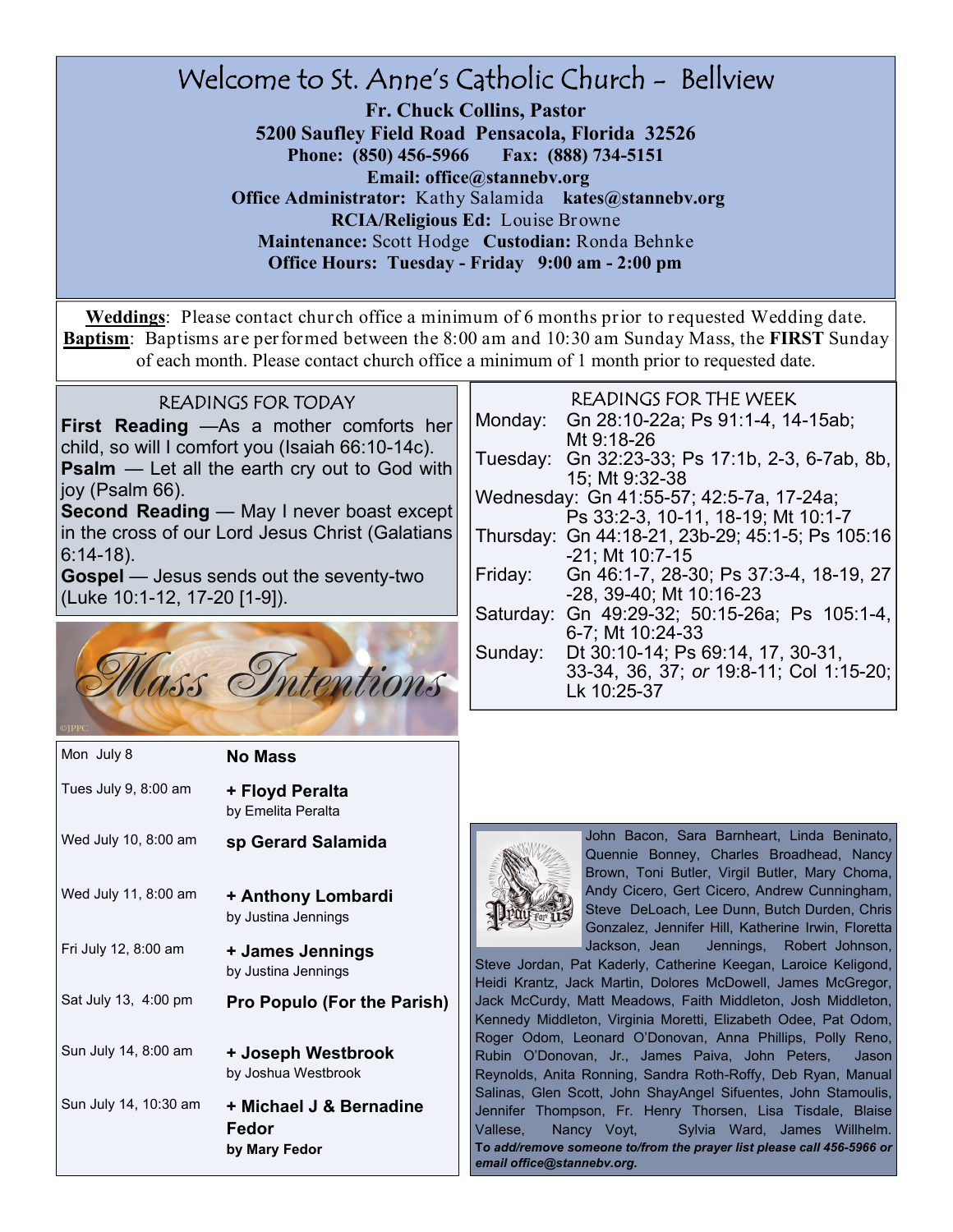

#### **St. Vincent de Paul**

The food pantry will take up their monthly collection after all Masses next weekend. Thank you!

#### **LECTORS NEEDED**

If the Lord is calling you in the ministry, please take courage and be generous to answer His call to serve in the Mass as Lector. Please sign up and there will be formation/training for this ministry before you are placed on the schedule. For more information please contact Dan Lanuzo @ 850-619-0578 or blvddan@cox.net



#### Do you desire healing? **Adoration & Confession-4:30 pm Mass-5:30 pm Eucharistic Healing-following Mass**

Each Friday, beginning July 12th St. Anne's will be offering time for prayer, forgiveness and healing. Each week will have a healing theme:

- **Resentment**
- **Mind & Heart**
- **Soul**
- **Physical**





Holy Name Society -St. Anne's Bellyjew

Volunteers needed for Parish projects. Please come to our meeting at 7:00 P. M. on the 1<sup>st</sup> Tuesday of month for information. Dinner served. Contact Gregory Graves 850-426-7290 or ggraves3494@gmail.com

#### **GOD'S PROVIDENCE**

Todav's readings celebrate God's providence. No matter how wonderful (or heartbreaking) our relationships are, God always provides for us. No one cares for us the way God does.

Isaiah delights us with a deeply intimate image of God caring for us "as a mother comforts her child." The prophet describes us not as the usual "children of God," but as "babies." We should not resist this image, but rejoice in it. Trusting in God's care, we can all let down our guard and rest like infants in the lap of our mother.

Saint Paul's trust in God allows him to be at peace like this. He boldly declares that no one can "make troubles" for him, because he has given himself completely to Jesus. And when Jesus sends his disciples out to preach and heal, he challenges them not to provide for themselves, but to let faith be their guide.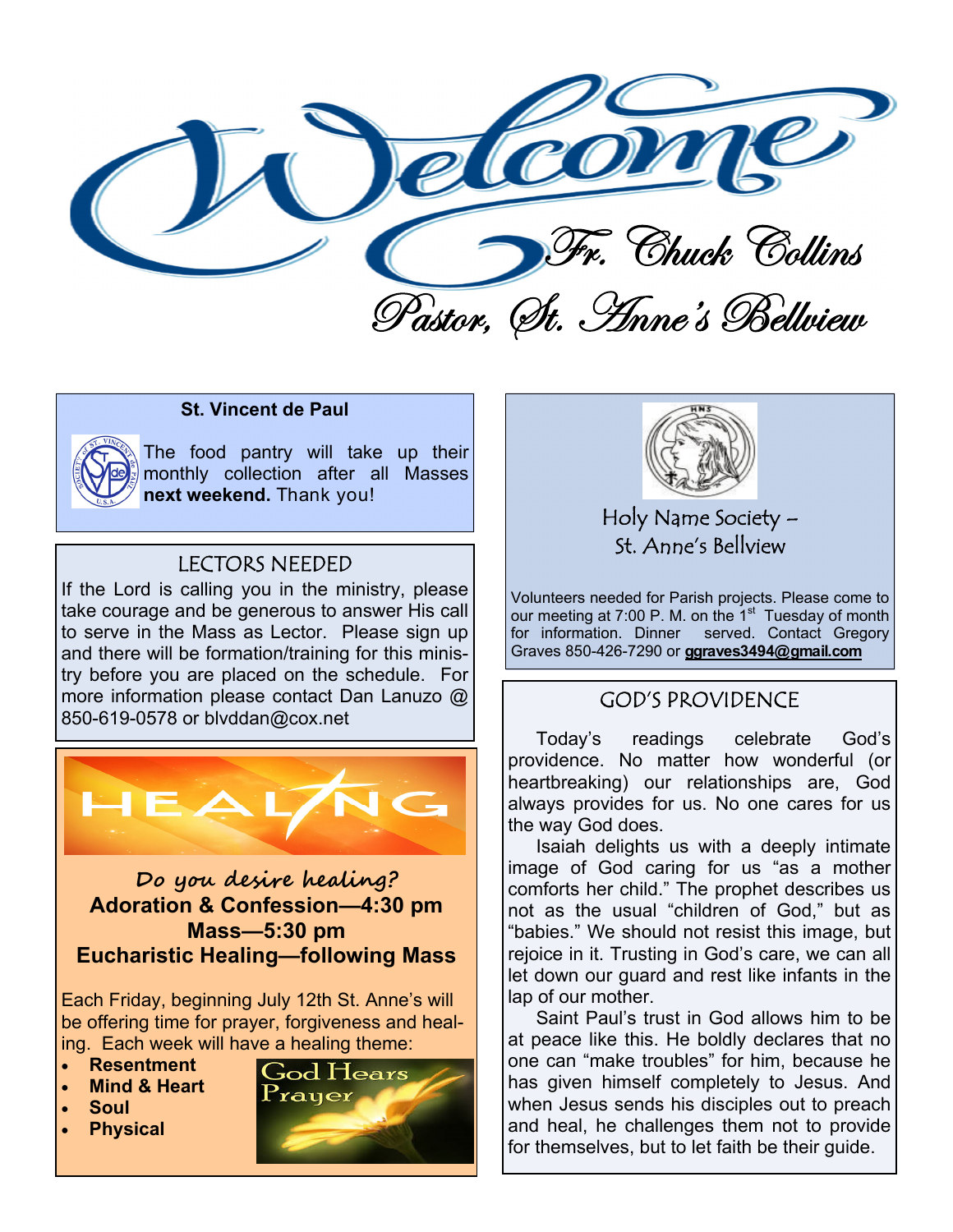*ST. ANNE & PT - DIOCESE INFORMATION & OUTREACH* 

## **Outreach**

#### St. Anne's News Without Pews

Go to *www.saintannebellview.org* and view the calendar, upcoming events, ministries, and articles about activities. We also have an "Email Tree" with over 200 members. To subscribe, please send your contact information in an email to *stanneinfo+subscribe@googlegroups.com* or follow us on *Facebook @stannebellview* 

#### Diocese of Pensacola-Tallahassee **#SOCIALMEDIA**

Follow the diocese for all events, news and so much more! #ptdiocese #thechurchfullyalive

 **@pt\_diocese @ptdiocese @ptdiocese** 

#### Televised Mass

To comfort the sick or shut-ins, is available in the Pensacola area at 10:30 a.m. Sundays on Cox cable channel 12, (WJTC/UPN Mobile).

#### Relevant Radio **Talk Radio for Catholic Life**

Assisting the Church in the New Evangelization by providing relevant programming through media platforms to help people bridge the gap between faith and every day life.

**Relevantradio.com** or

get the **APP!** Studio Line: 888-914-9149 Prayer Line: 888-577-5443 Donor Line: 877-291-0123 Immaculate Heart Media





### Assistance

St. Vincent DePaul Food Bank Call for an appointment: 850-457-3833

Catholic Charities: Pensacola Branch: 850-436-6425

2-1-1 is your free link to: Get Connected. Get Answers. Information and referrals for Northwest Florida now available 24 hours a day, 7 days a week. \*Emergency food/shelter \*Child care resources

\*Health Care \*Services for families and senior citizens \*Services for people with disabilities \*Etc.

#### Educational Material on the Danger of Abuse -

The overwhelming majority of our clergy and lay leaders are hardworking individuals who are dedicated to serving the people of God in our parishes and schools. All of us together are responsible for making sure that all of our ministries are as safe as possible for our children and vulnerable adults. Each of us has a responsibility to educate ourselves about the real danger of abuse. For help with online courses and other safety matters, please contact the Diocese Office of Safe Environment at 850-435-3570.

#### Victims of Abuse -

The Diocese of Pensacola-Tallahassee is committed to healing the hurting hearts of sexual abuse victims and has established Victims Assistance Coordinators who are experienced and trained counselors and are available to help persons who have been sexually abused by a priest, deacon or other church personnel. Diocese of Pensacola-Tallahassee; 850-435-3536. Diocesan Abuse Hotline: 850-435-3536.

PARISH REGISTRATION: Registration forms for new parishioners are available in the back of church, in the church office, or on our website. Also, please notify the office of any changes in your family registration information (such as address, email or phone number changes. Or if you are moving away from our parish.) Thank you!

BULLETIN: Deadline is10days before published Sunday. Email **office@stannebv.org** 

E-GIVING! Electronic Giving is quick and easy! Just log in to our website: **saintannebellview.org** and click on the blue Online Giving button. Choose your fund (Offertory, Building Fund, Holy Days, etc.), how much and how frequently you want to contribute (weekly, monthly, semi-monthly, annually). You can log-in once with your email and a password, or set up a profile for repeat giving. **It is ESSENTIAL to keep track of your info for future changes (we cannot make changes for you**.) For customer service, call 800-675-7430. Please patronize our sponsors! This bulletin is made possible through their support.